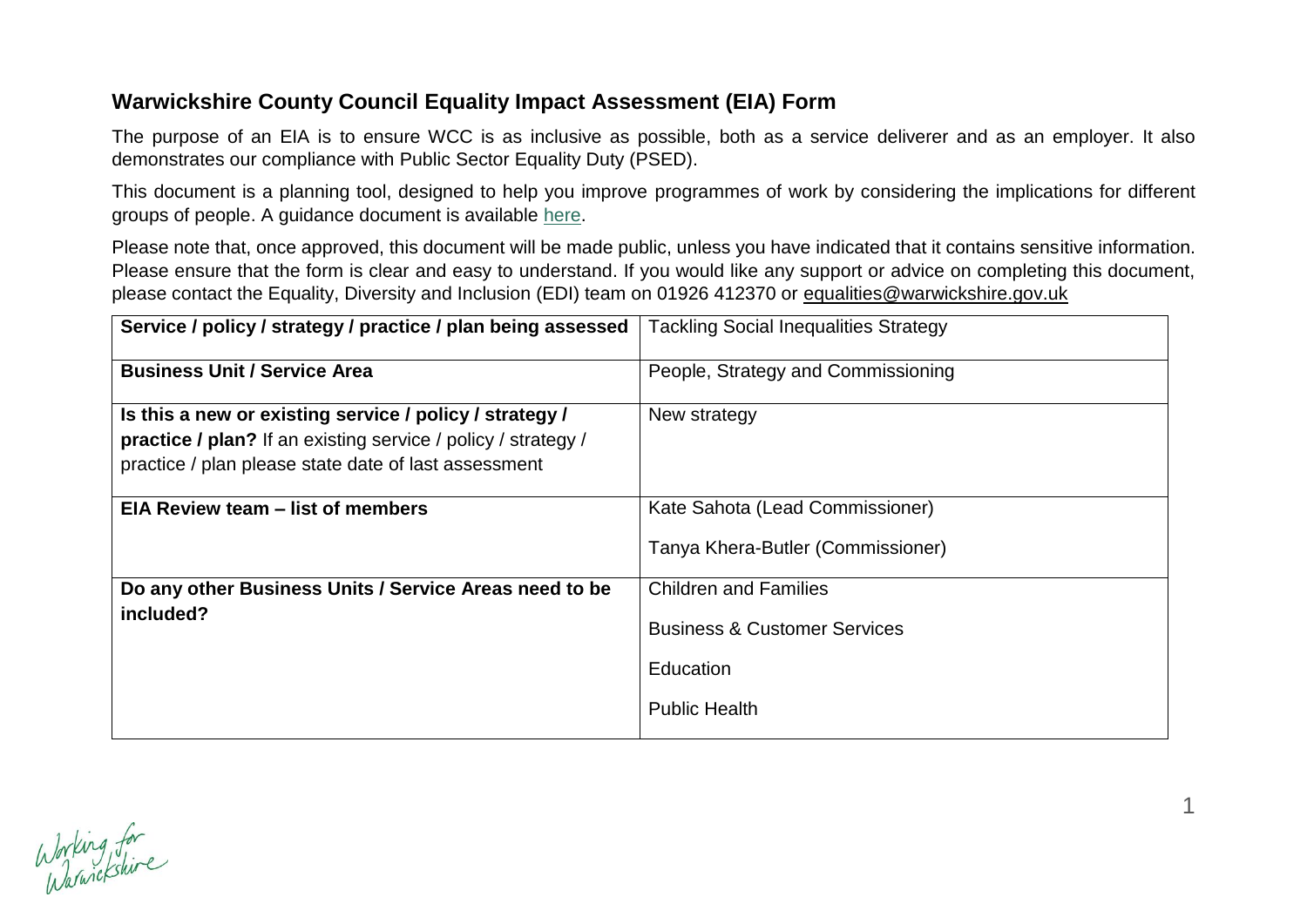| Does this EIA contain personal and / or sensitive<br>information?                                                                                         | <b>No</b> |
|-----------------------------------------------------------------------------------------------------------------------------------------------------------|-----------|
| Are any of the outcomes from this assessment likely to<br>result in complaints from existing services users,<br>members of the public and / or employees? | <b>No</b> |

#### **1. Please explain the background to your proposed activity and the reasons for it.**

Warwickshire had previously published a Child Poverty strategy 2015-18. There has been a corporate recognition that we need to develop a new strategy to take this work forward. The recent COVID-19 pandemic has both highlighted and exacerbated the inequalities that exist, further demonstrating the need for a new strategy. There is likely to be further inequalities due to the impact of Brexit.

The Tackling social inequalities strategy is underpinned by the findings of the place-based JSNAs and supported by engagement with key stakeholders, including over 250 practitioners from 50 organisations across Warwickshire. Practitioners included social workers, health professionals, family support workers, teachers, advocates and debt, housing, and employment specialists. The main focus of the engagement was to understand the issues facing those living in hardship and the barriers to overcoming those issues. In addition, a local community organisation completed in-depth interviews with members of the public on the key themes around hardship.

The strategy is an important step in tackling the causes of and addressing the impact of social inequalities in Warwickshire. It will help us to identify who is most in need of support and help us target the support we offer. By taking a public health approach to tackling social inequalities, we will use the principles of proportionate universalism. This approach recognises the gradient of need to ensure services are targeted to different levels of need but remain equitable. Our aim is to help our residents to have a decent and secure life, recognising that everyone has a role to play in tackling social inequalities across the system. The strategy will be supported by a long term, sustainable delivery plan over the next decade to 2030.

The strategy closely aligns to and supports other strategic ambitions and priorities in Warwickshire, in particular Warwickshire County Council's Council Plan 2025, Coventry and Warwickshire's Health and Care Partnership, the Health & Wellbeing Strategy 2020 – 2025, and our COVID-19 Recovery Plan. Whilst WCC leads on the strategy and its development, the delivery will be supported by partnerships with our district and borough councils, the voluntary and third sector, local employers, the Health & Wellbeing Board and the Coventry and Warwickshire Health and Care Partnership.

Working for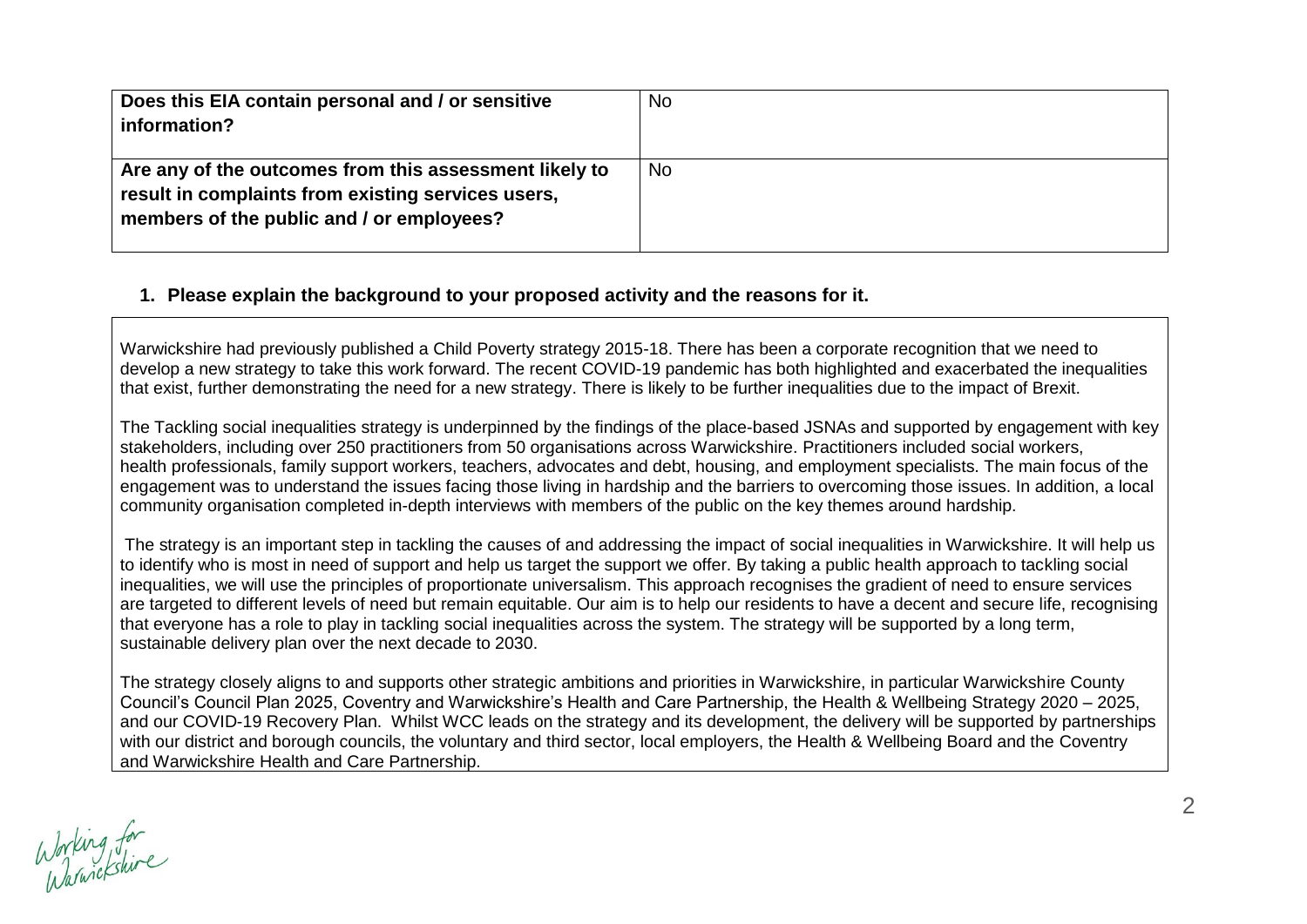#### **2. Please outline your proposed activity including a summary of the main actions.**

A working group with key stakeholders from across WCC was initiated in August 2020 to shape the development of the strategy and continues to meet on a monthly basis. The working group will be superseded by the strategy working groups described below.

The engagement work supporting the development of the strategy is described in section 3, and has involved service users, practitioners and key stakeholders.

Using the initial engagement to develop a draft strategy, further engagement with key stakeholders will be sought before finalising the strategy through Corporate Board, Cabinet and the Health & Wellbeing Board.

We are proposing that the Tackling social inequalities strategy will run for 9 years to 2030, with three-yearly refreshes. This approach considers the ever-changing climate, with reference to the current COVID-19 pandemic and the longer-term impacts of this.

The strategy will be delivered through working groups, established to support and implement each of these priorities. The working groups will report into a corporate governance structure that is currently being developed. Each working group will develop their own EIA. These groups will monitor progress using an agreed set of indicators. Implementation of the priorities will also be supported by £300,000 for 2021/22 and £250,000 funding each year for two years thereafter.

The first three yearly refresh (2023/24) will be informed by a planned Joint Strategic Needs Assessment, due to take place from May 2023-Oct 2023.

## **3. Who is this going to impact and how? (customers, service users, public and staff)**

It is good practice to seek the views of your stakeholders and for these to influence your proposed activity. Please list anything you have already found out. If you still need to talk to stakeholders, include this as an 'action' at the end of your EIA. **Note that in some cases, there is a duty to consult, see [more.](https://warwickshiregovuk.sharepoint.com/SitePages/Consultation,-engagement-and-survey-resources.aspx)**

Working for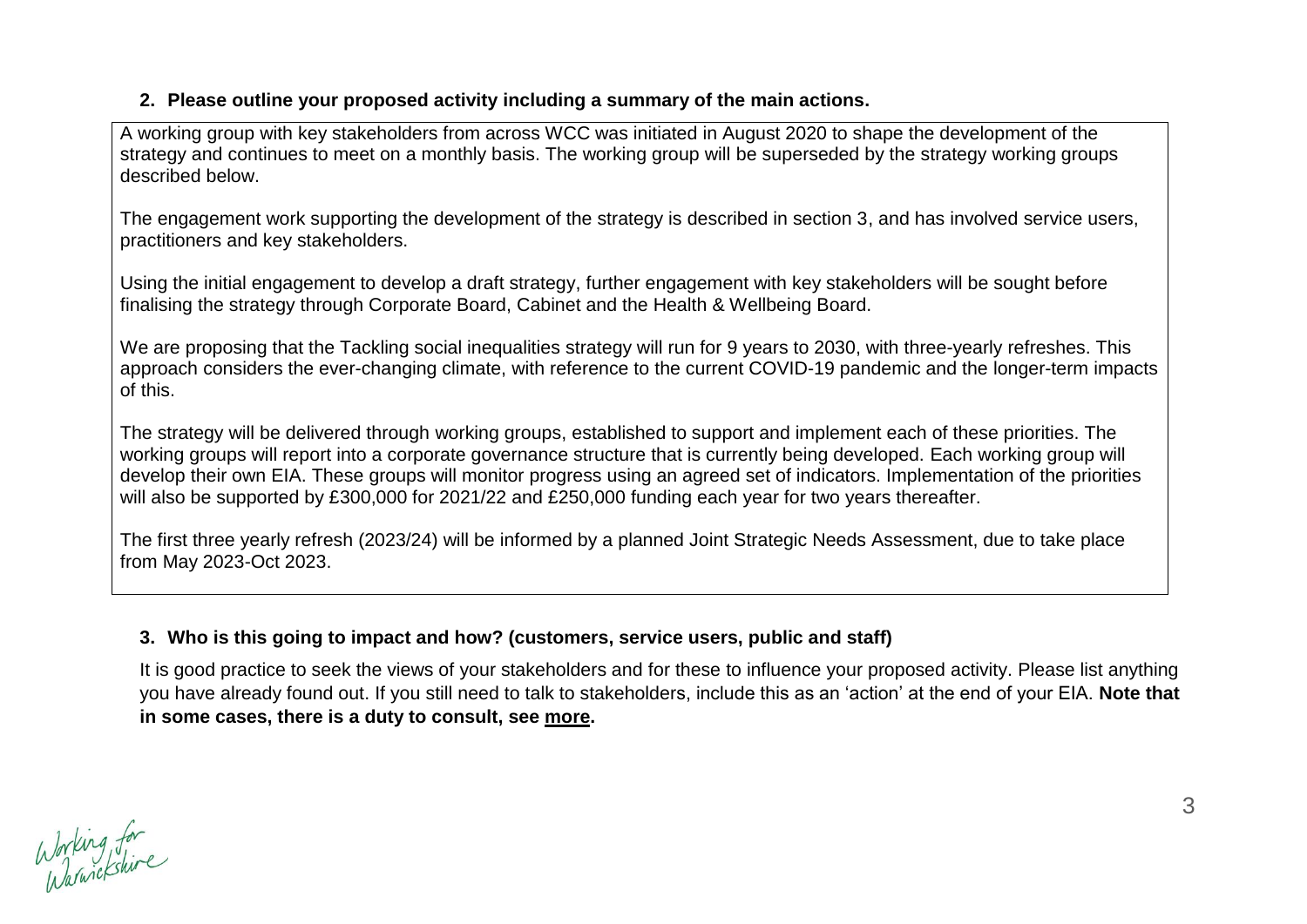After engagement with 250 practitioners (from over 50 organisations) and focused interviews with residents we have identified three strategic priorities, these are supported with sub-priorities to guide the action plans that will be developed during the next phase of delivery. **Priority One: To develop the workforce and culture to enhance awareness of social inequalities How will this be achieved? Upskilling practitioners to increase their skills and confidence in identifying and supporting residents facing financial hardship** We will provide practitioners with bespoke training to equip them with skills and confidence to identify and support residents experiencing, or at risk of, financial hardship. This may include shadowing opportunities with frontline services tackling social inequalities such as Citizens Advice and Foodbanks. **Develop effective, accessible communications and signposting to services** We will work with the Family Information Service to ensure practitioners and residents have access to up to date / timely information on services available. This will include provision of information in different formats and languages. **Poverty-proofing services to increase accessibility and reduce stigma** We will work with our services to collectively reduce stigma and tackle social inequalities. This will include working with schools to identify and overcome the barriers that children and young people experiencing social inequalities can face during the school day. **Promote corporate social responsibility and social value** We will deliver a countywide social inequalities awareness campaign to challenge prejudice and discrimination at an institutional, social and personal level. This will include best practice guide and tackling social inequalities pledges for local businesses. **Priority Two: Improving access to goods, resources, services and communities, both physically and virtually**

Working for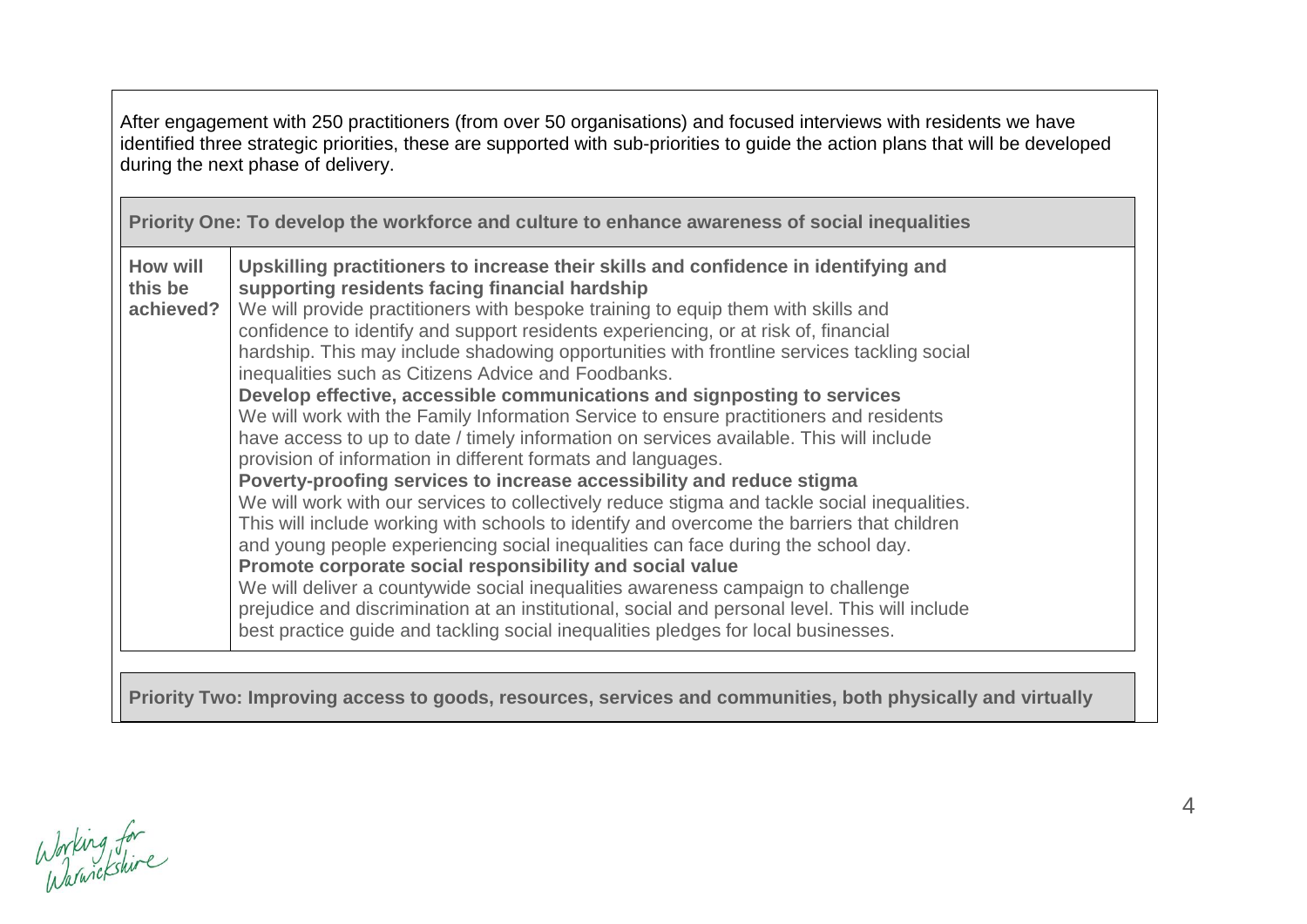| How will<br>this be<br>achieved? | Accessible and affordable transport to access goods, resources, services and communities<br>We will support residents to overcome barriers to accessing goods, resources, services and communities,<br>such as improved access to a range of flexible travel options and improved affordability of travel.                                                                         |
|----------------------------------|------------------------------------------------------------------------------------------------------------------------------------------------------------------------------------------------------------------------------------------------------------------------------------------------------------------------------------------------------------------------------------|
|                                  | Improving access to digital technology and the skills to use these technologies<br>We will support residents with the technology they need in order to access goods, services and<br>communities. This will include access to technology, broadband and digital skills development.                                                                                                |
|                                  | Improving advocacy and support for groups more at risk of experiencing social inequalities<br>We will provide additional support to those residents with additional risks for experiencing social<br>inequalities, such as those from BAME groups, those with learning disabilities or mental health conditions,<br>to reduce their risk of entering or remaining on a low income. |
|                                  | Maximising take-up of the Pupil Premium for schools<br>We will work with our partners to increase the number and proportion of eligible parents/carers claiming free<br>school meals and the associated pupil premium funding for schools.                                                                                                                                         |
|                                  | <b>Priority Three: Maximising and managing income</b>                                                                                                                                                                                                                                                                                                                              |
|                                  |                                                                                                                                                                                                                                                                                                                                                                                    |
| How will<br>this be<br>achieved? | Supporting Warwickshire residents to access employment that pays the Real Living Wage<br>We will work with residents to identify, promote and secure opportunities for employment that will pay them<br>at least the Real Living Wage. We will work with employers to encourage them to implement the Real Living<br>Wage as a minimum.                                            |
|                                  | Supporting the development of the local economy and jobs market<br>We will work with our partners and residents to develop the local economy and jobs market to increase the<br>opportunities available for residents to access employment.                                                                                                                                        |
|                                  | Developing financial skills training through schools, colleges and developing independence<br>programmes                                                                                                                                                                                                                                                                           |

Working for<br>Warwickshire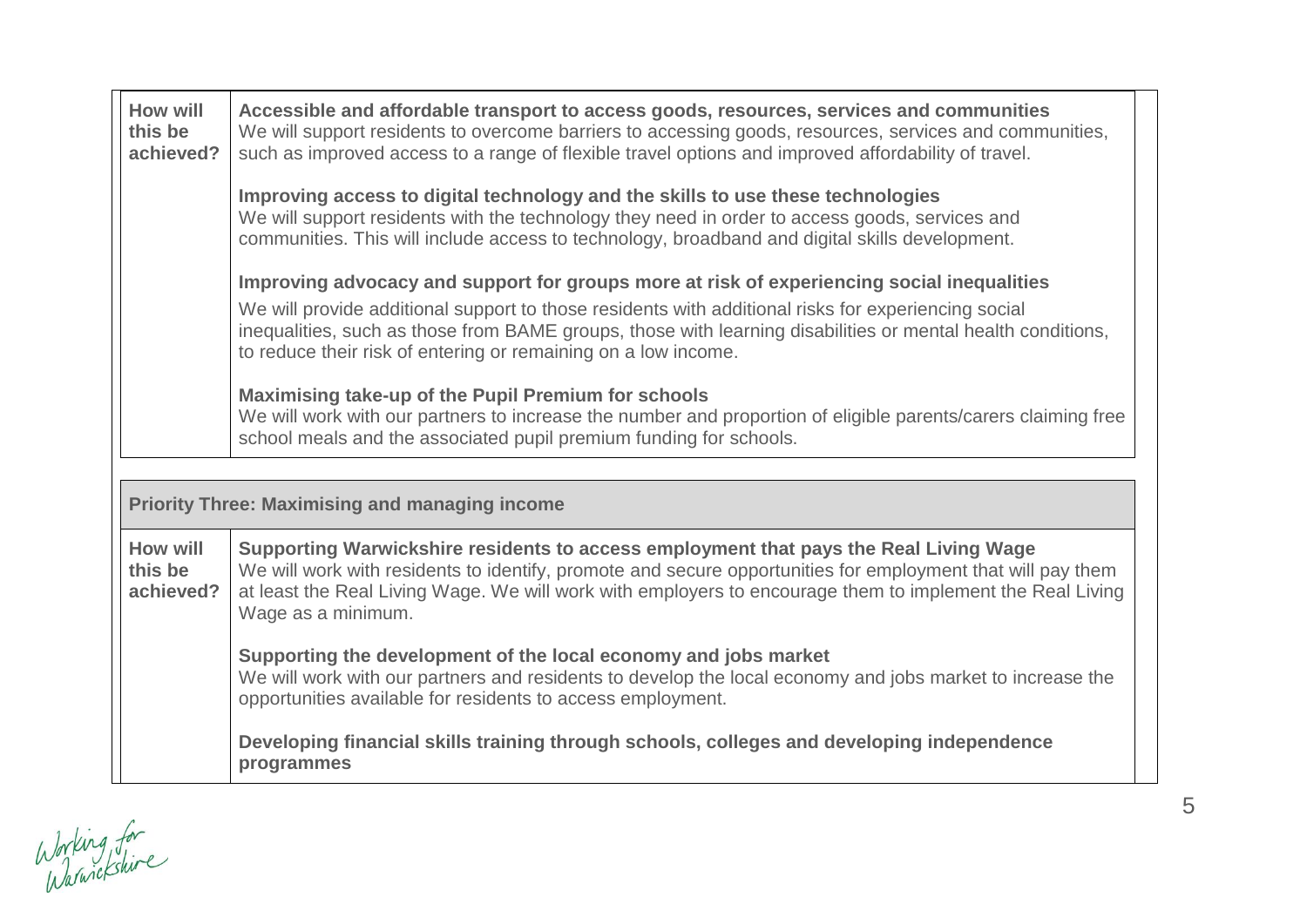We will work with our education settings (from primary school upwards) to establish an effective curriculum that will develop the financial skills of children and young people.

**Providing emergency, flexible funds to support those most in need** We will work with frontline services and practitioners to develop a robust pathway for residents where emergency funds would overcome immediate issues and reducing the likelihood of residents entering persistent hardship.

We propose continuing with our engagement with practitioners and residents as part of the working groups to deliver the priorities. This engagement will help define and shape the activities we need to undertake in order to achieve our priorities. This is likely to require targeted engagement work to ensure we are meeting our duties as part of the PSED. We will use the EIA tool to ensure with engage with and hear from a representative pool of people as part of the working groups.

EIA will be undertaken in development with programmes of work deriving from the strategy.

## P**lease analyse the potential impact of your proposed activity against the protected characteristics.**

**N.B** Think about what actions you might take to mitigate / remove the negative impacts and maximize on the positive ones. This will form part of your action plan at question 7.

|     | What information do you<br>have? What information do<br>you still need to get? | <b>Positive impacts</b>         | <b>Negative impacts</b> |
|-----|--------------------------------------------------------------------------------|---------------------------------|-------------------------|
| Age |                                                                                |                                 | None                    |
|     | Children are more likely than                                                  | The strategy will work in       |                         |
|     | any other age group to be living                                               | conjunction with Child Friendly |                         |
|     | in poverty. In 2018/19, 30% of                                                 | Warwickshire programme of       |                         |

Working for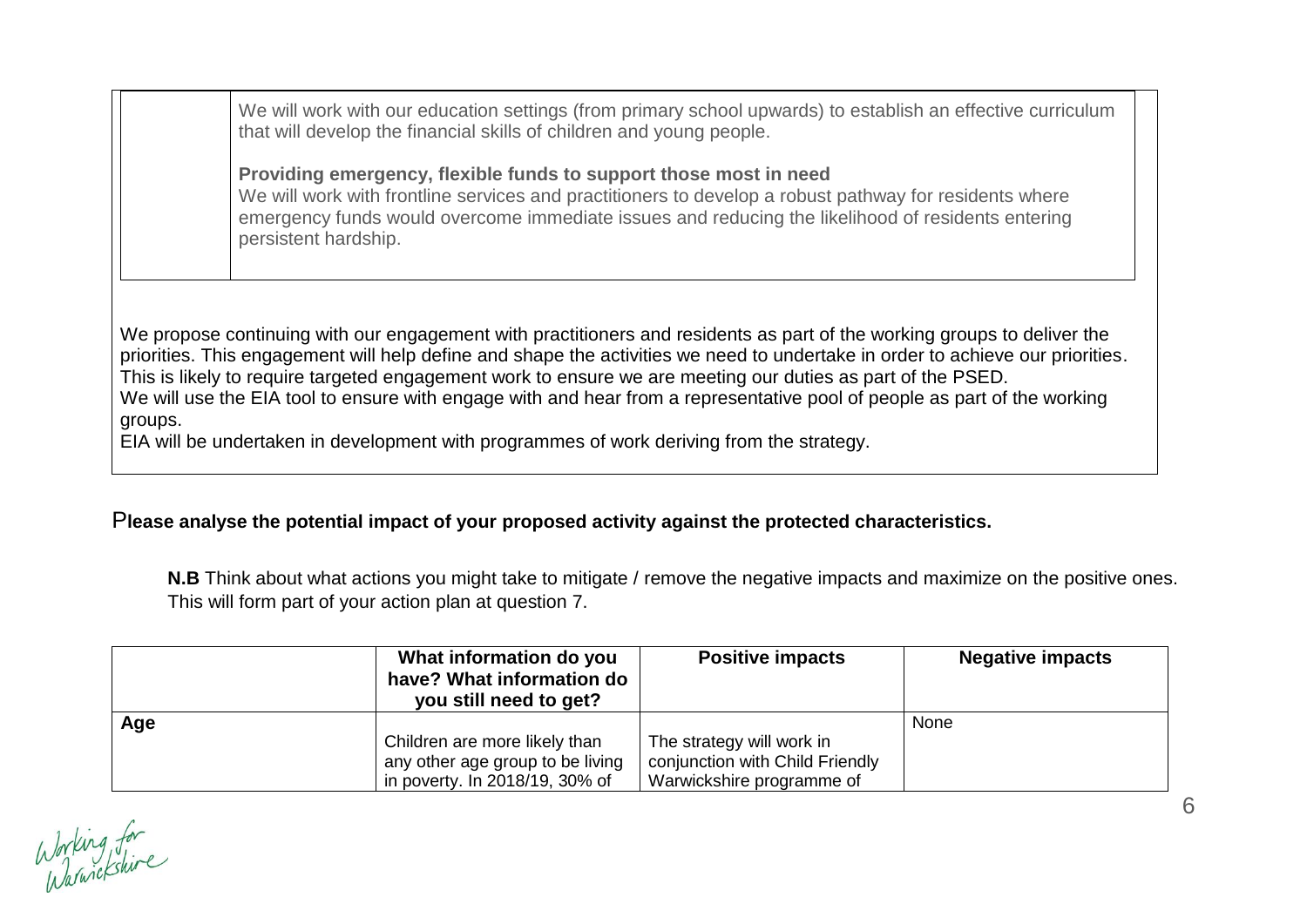|                                                                                                                                                                                                                                                                           | children in the UK were living in<br>relative low income after<br>housing costs, compared to<br>21% of working age adults and<br>16% of pensioners.<br>Young workers have been most<br>economically impacted by the<br>COVID-19 pandemic, as they<br>were most likely to be<br>furloughed or be made<br>redundant.                                                                | work to ensure there is a<br>particular focus on reducing the<br>impact of poverty on children<br>and young people.                                                                                                                                                                                                                                                                                                       |      |
|---------------------------------------------------------------------------------------------------------------------------------------------------------------------------------------------------------------------------------------------------------------------------|-----------------------------------------------------------------------------------------------------------------------------------------------------------------------------------------------------------------------------------------------------------------------------------------------------------------------------------------------------------------------------------|---------------------------------------------------------------------------------------------------------------------------------------------------------------------------------------------------------------------------------------------------------------------------------------------------------------------------------------------------------------------------------------------------------------------------|------|
| <b>Disability</b><br>Consider<br>Physical disabilities<br>$\bullet$<br>Sensory impairments<br>$\bullet$<br>Neurodiverse conditions<br>$\bullet$<br>(e.g. dyslexia)<br>Mental health conditions<br>$\bullet$<br>(e.g. depression)<br>Medical conditions (e.g.<br>diabetes) | Feedback from practitioners has<br>indicated people with disabilities<br>struggle to secure paid<br>employment with a fair wage,<br>sustain employment and access<br>support services if required.<br>In the UK, 25% of disabled<br>individuals are in the bottom<br>poorest quintile based on<br>disposable household income<br>compared to 19% of non-<br>disabled individuals. | This issue has been identified<br>as one of the key priorities of<br>this strategy - Advocacy for<br>groups with additional risks<br>for poverty<br>We will provide additional<br>support to those residents with<br>additional risks for poverty, such<br>as those from BAME groups,<br>those with learning disabilities or<br>mental health conditions, to<br>reduce their risk of entering or<br>remaining in poverty. | None |
| <b>Gender Reassignment</b>                                                                                                                                                                                                                                                | No information available                                                                                                                                                                                                                                                                                                                                                          | As part of the development of<br>our data capture, we will seek to<br>capture information on this<br>cohort to support the<br>development of our priority work                                                                                                                                                                                                                                                            | None |
| <b>Marriage and Civil</b><br><b>Partnership</b>                                                                                                                                                                                                                           | In the UK, 17% of those<br>classified in a couple are in the<br>bottom poorest quintile based<br>on household disposable<br>income compared to 25% of                                                                                                                                                                                                                             | This issue has been identified<br>as one of the key priorities of<br>this strategy - Advocacy for<br>groups with additional risks<br>for poverty                                                                                                                                                                                                                                                                          | None |

Working for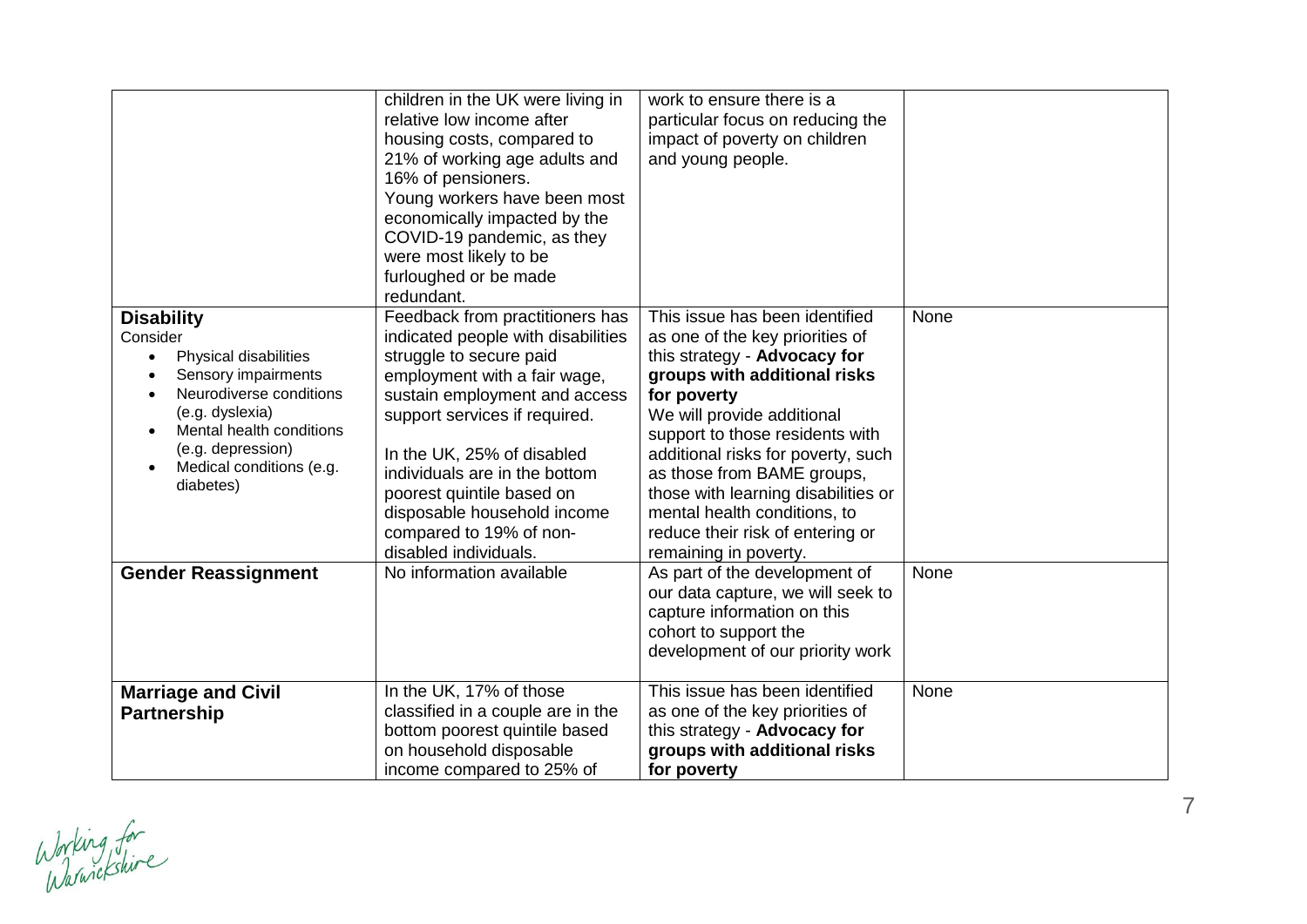|                                | single people. Moreover, 33% of<br>those who are single with<br>children are in the bottom<br>poorest quintile.                                                                                                                                                                                                      | We will provide additional<br>support to those residents with<br>additional risks for poverty, such<br>as those from BAME groups,<br>those with learning disabilities or<br>mental health conditions, to<br>reduce their risk of entering or<br>remaining in poverty.                                                                                                                                                     |      |
|--------------------------------|----------------------------------------------------------------------------------------------------------------------------------------------------------------------------------------------------------------------------------------------------------------------------------------------------------------------|---------------------------------------------------------------------------------------------------------------------------------------------------------------------------------------------------------------------------------------------------------------------------------------------------------------------------------------------------------------------------------------------------------------------------|------|
| <b>Pregnancy and Maternity</b> | No information available                                                                                                                                                                                                                                                                                             | As part of the development of<br>our data capture, we will seek to<br>capture information on this<br>cohort to support the<br>development of our priority work                                                                                                                                                                                                                                                            | None |
| Race                           | The data shows that median<br>salary income is different<br>depending on race.<br>In the UK, 18% of White people<br>are in the bottom poorest<br>quintile based on disposable<br>household income. In<br>comparison 32% and 31% of<br>Asian and Black people are in<br>the bottom poorest quintile,<br>respectively. | This issue has been identified<br>as one of the key priorities of<br>this strategy - Advocacy for<br>groups with additional risks<br>for poverty<br>We will provide additional<br>support to those residents with<br>additional risks for poverty, such<br>as those from BAME groups,<br>those with learning disabilities or<br>mental health conditions, to<br>reduce their risk of entering or<br>remaining in poverty. | None |
| <b>Religion or Belief</b>      | No information available                                                                                                                                                                                                                                                                                             | As part of the development of<br>our data capture, we will seek to<br>capture information on this<br>cohort to support the<br>development of our priority work                                                                                                                                                                                                                                                            | None |

Working for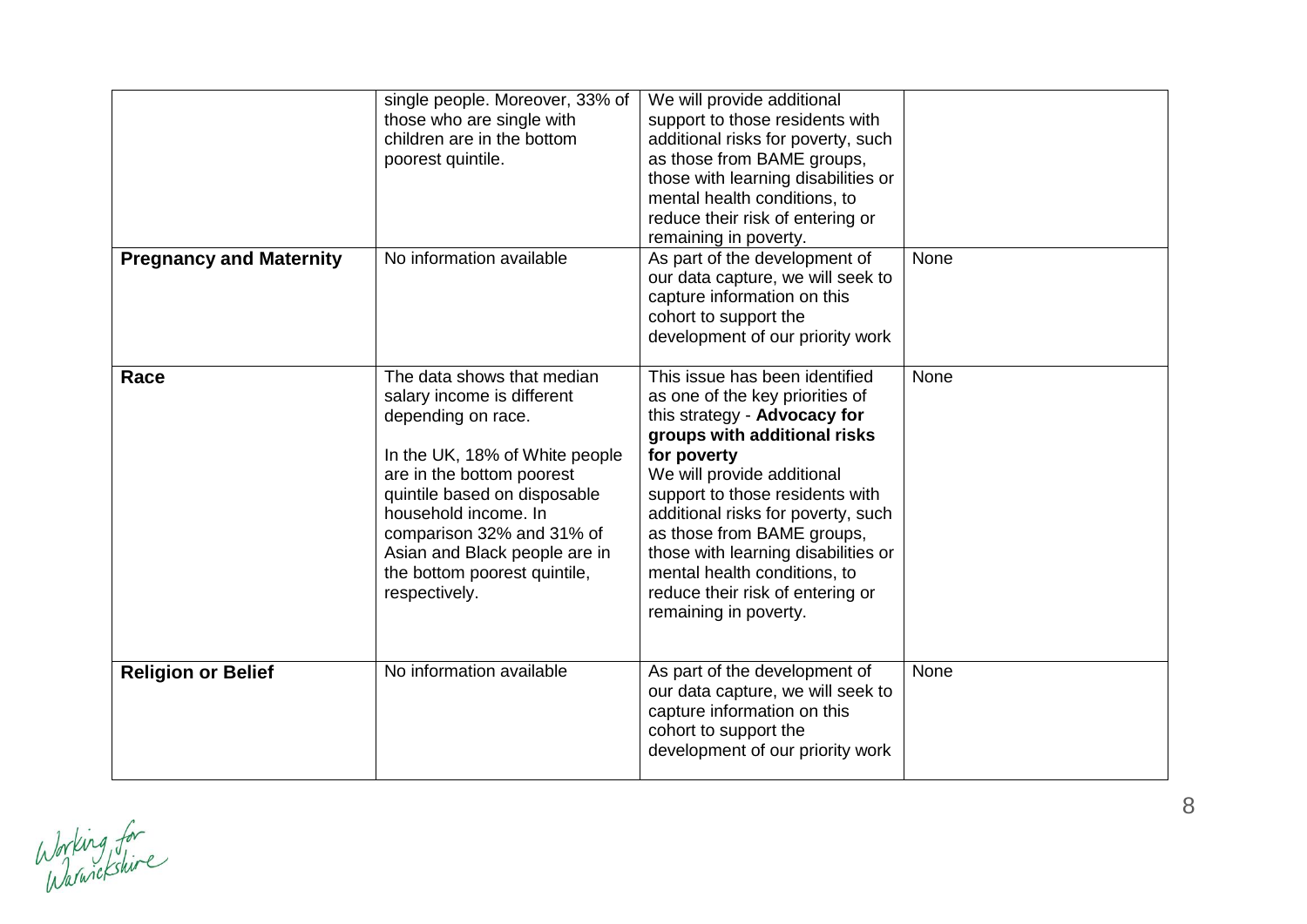| <b>Sex</b>                | In the UK, 18% of men are in<br>the bottom poorest quintile for<br>disposable household income<br>compared to 20% of women.<br>Conversely, 23% of men are in<br>the richest top quintile compared<br>to 20% of women.<br>An estimated 48% of single<br>parent households are in<br>poverty, compared to 24% of<br>couple families. Most single<br>parent households (89%) are<br>headed by women. | This issue has been identified<br>as one of the key priorities of<br>this strategy - Advocacy for<br>groups with additional risks<br>for poverty<br>We will provide additional<br>support to those residents with<br>additional risks for poverty, such<br>as those from BAME groups,<br>those with learning disabilities or<br>mental health conditions, to<br>reduce their risk of entering or<br>remaining in poverty. | None        |
|---------------------------|---------------------------------------------------------------------------------------------------------------------------------------------------------------------------------------------------------------------------------------------------------------------------------------------------------------------------------------------------------------------------------------------------|---------------------------------------------------------------------------------------------------------------------------------------------------------------------------------------------------------------------------------------------------------------------------------------------------------------------------------------------------------------------------------------------------------------------------|-------------|
| <b>Sexual Orientation</b> | No information available                                                                                                                                                                                                                                                                                                                                                                          | As part of the development of<br>our data capture, we will seek to<br>capture information on this<br>cohort to support the<br>development of our priority work                                                                                                                                                                                                                                                            | <b>None</b> |

**4. What could the impact of your proposed activity be on other vulnerable groups e.g. deprivation, looked after children, carers?**

#### **Action plans**

As discussed above vulnerable groups have been identified as one of the key priorities.

- **5. How does / could your proposed activity fulfil the three aims of PSED, giving due regard to:**
- the elimination of discrimination, harassment and victimisation

Working for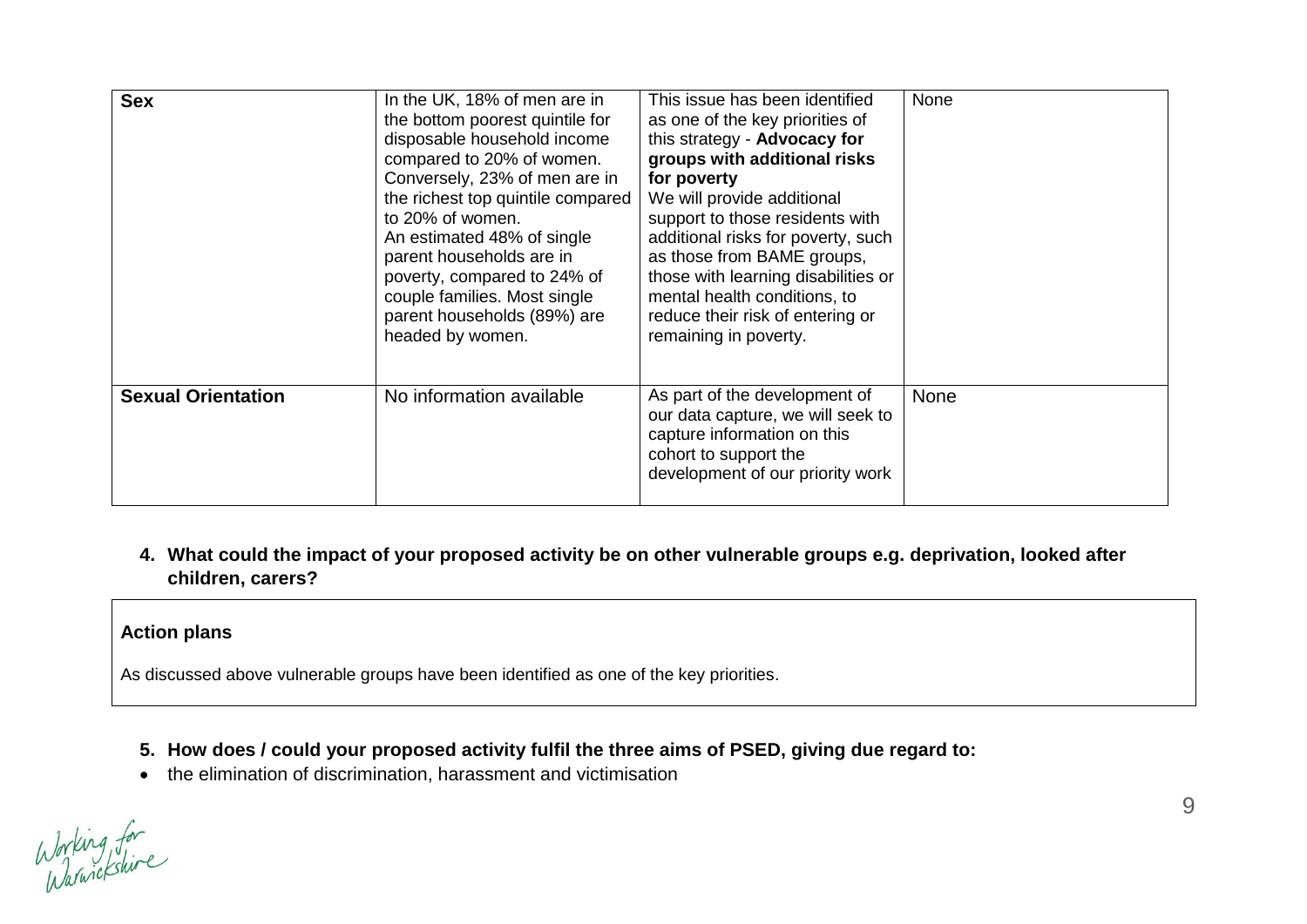- creating equality of opportunity between those who share a protected characteristic and those who do not
- fostering good relationships between those who share a protected characteristic and those who do not

The Tackling Social Inequalities Strategy is creating equality of opportunity by removing the inequalities gap for disadvantaged individuals.

Our strategy priority of workforce and culture training to promote poverty awareness will aim to foster good relationships between groups, this strategy will tackle prejudice for disadvantaged groups using this platform.

#### **6. Actions – what do you need to do next?**

Consider:

- Who else do you need to talk to? Do you need to engage or consult?
- How you will ensure your activity is clearly communicated
- Whether you could mitigate any negative impacts for protected groups
- Whether you could do more to fulfil the aims of PSED
- Anything else you can think of!

| <b>Action</b>                                                                                  | Timescale                     | Name of person responsible |
|------------------------------------------------------------------------------------------------|-------------------------------|----------------------------|
| Develop working principles for each of<br>the working groups to ensure all                     | <b>June 2021</b>              | <b>Kate Sahota</b>         |
| protected characteristics are considered<br>when delivering detailed action plans.             |                               |                            |
| Seeking local data to reinforce local<br>needs so our priorities can be shaped<br>accordingly. | Ongoing and reviewed annually | <b>Kate Sahota</b>         |

Working for<br>Warnickshire